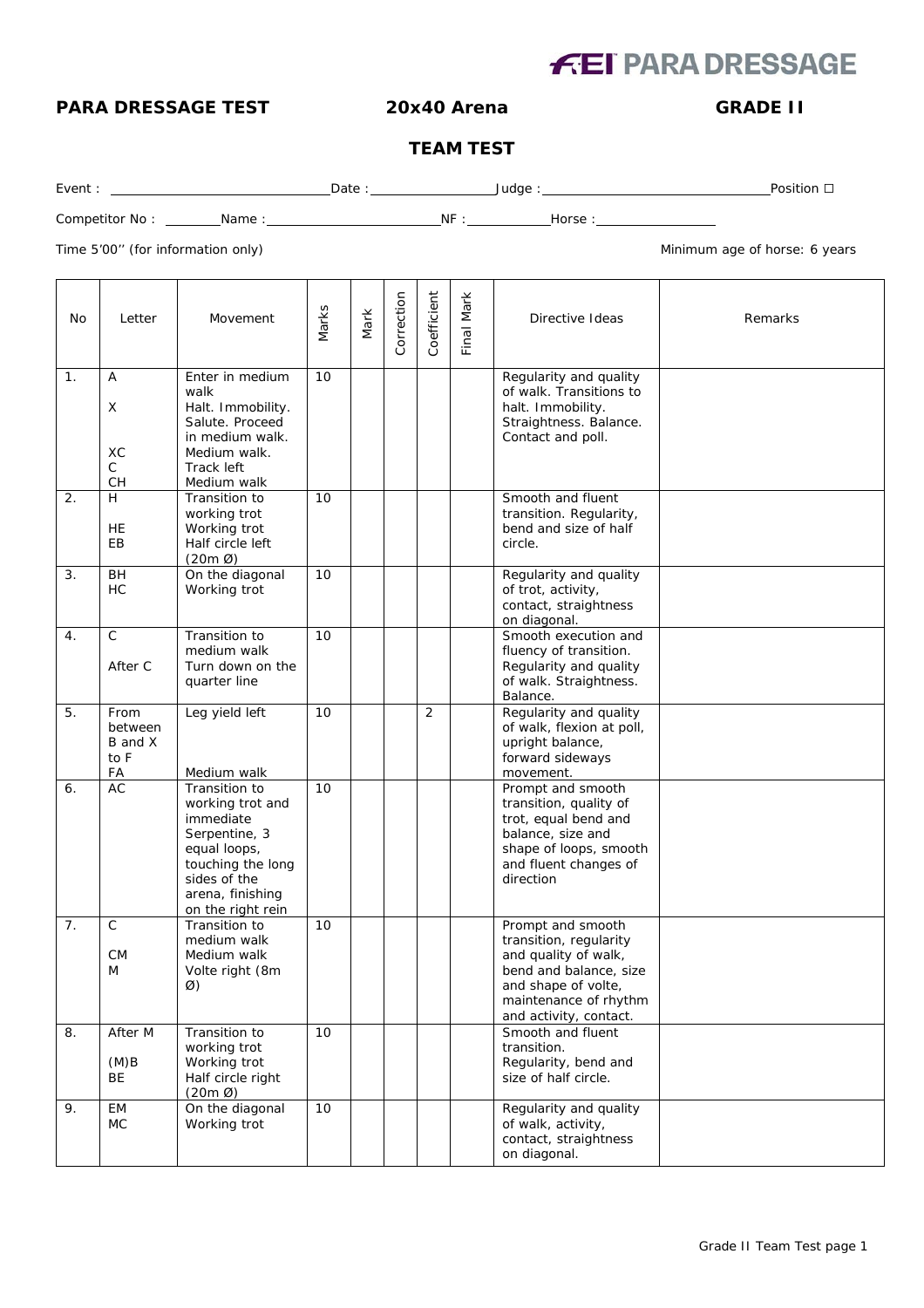## **Grade II Team Test**



|     |                                          | Competitor No: __ Name: _                                                                                  |    |   | Horse:                                                                                                                                                                           |  |
|-----|------------------------------------------|------------------------------------------------------------------------------------------------------------|----|---|----------------------------------------------------------------------------------------------------------------------------------------------------------------------------------|--|
| 10. | $\mathsf{C}$                             | Halt. 5 seconds<br>immobility.<br>Proceed in<br>medium walk.                                               | 10 | 2 | Smooth transition into<br>halt, accurate time of<br>immobility,<br>squareness, contact,<br>poll. Prompt transition<br>to medium walk.                                            |  |
| 11. | After C                                  | Turn down on the<br>quarter line.                                                                          | 10 |   | Regularity and quality<br>of walk. Straightness.<br>Balance.                                                                                                                     |  |
| 12. | From<br>between<br>E and X<br>to K<br>КA | Leg yield right<br>Medium walk                                                                             | 10 | 2 | Regularity, quality of<br>walk, flexion at poll,<br>upright balance,<br>forward sideways<br>movement.                                                                            |  |
| 13. | A<br><b>AXA</b><br>AF                    | Transition to<br>working trot and<br>immediate circle<br>left $(20m \emptyset)$<br>Working trot            | 10 |   | Precise execution and<br>fluency of transition,<br>quality of trot, bend<br>and balance,<br>engagement, size and<br>shape of circle.                                             |  |
| 14. | <b>FXH</b>                               | Change the rein,<br>showing 4-6<br>lengthened steps<br>over X                                              | 10 |   | Regularity,<br>straightness on<br>diagonal, change of<br>frame and length of<br>steps, balance.                                                                                  |  |
| 15. | HC                                       | Transitions into<br>and out of<br>lengthened steps<br>over X<br>Working trot                               | 10 |   | Regularity, fluency in<br>lengthening and<br>shortening of steps and<br>frame, quality of trot.                                                                                  |  |
| 16. | C.<br>СM                                 | Transition to<br>medium walk<br>Medium walk                                                                | 10 |   | Precise execution and<br>fluency of transition.<br>Maintenance of four<br>beat walk.                                                                                             |  |
| 17. | MH<br>Н                                  | Half circle right<br>$(20m \, \emptyset)$ letting<br>the horse stretch<br>on a longer rein.<br>Medium walk | 10 |   | Regularity,<br>maintenance of rhythm<br>and activity, relaxation,<br>stretching forward<br>downward of neck,<br>lengthening of steps<br>and frame without<br>giving up contact.  |  |
| 18. | HC                                       | Transitions at M<br>and H<br>Medium walk                                                                   | 10 |   | Gradual stretching<br>forward downward to<br>the bit, lengthening<br>and shortening of steps<br>and frame,<br>maintenance of four<br>beat, retaking reins<br>without resistance. |  |
| 19. | $\mathsf{C}$<br><b>CXC</b><br>СM         | Transition to<br>working trot and<br>immediate circle<br>right $(20m \ 0)$<br>Working trot                 | 10 |   | Precise execution and<br>fluency of transition,<br>quality of trot, bend<br>and balance,<br>engagement, size and<br>shape of circle.                                             |  |
| 20. | <b>MXK</b>                               | Change the rein,<br>showing 4-6<br>lengthened steps<br>over X                                              | 10 |   | Regularity,<br>straightness on<br>diagonal, change of<br>frame and length of<br>steps, balance.                                                                                  |  |
| 21. | KA                                       | Transitions into<br>and out of<br>lengthened steps<br>over X<br>Working trot                               | 10 |   | Regularity, fluency in<br>lengthening and<br>shortening of steps and<br>frame, quality of trot.                                                                                  |  |